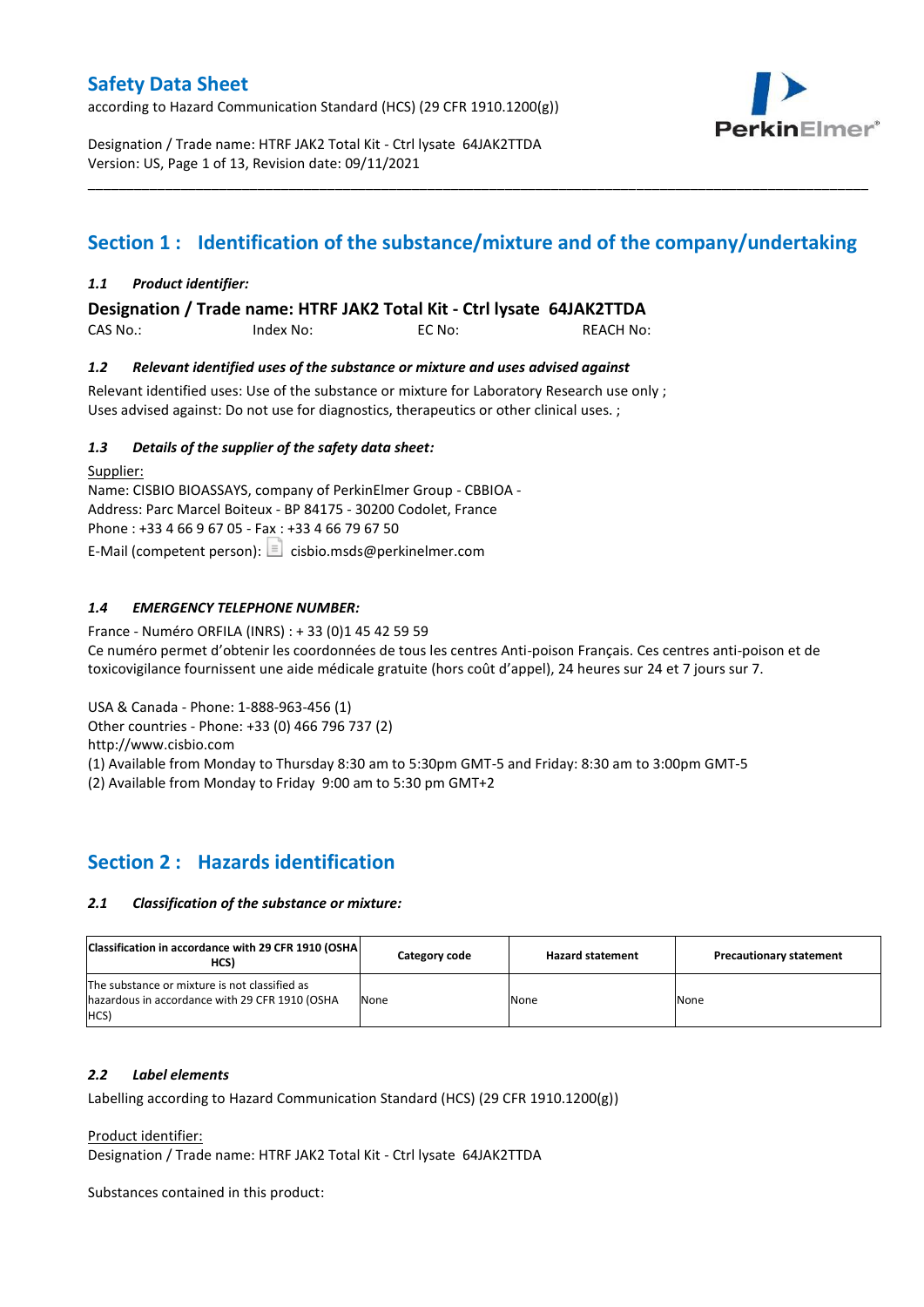according to Hazard Communication Standard (HCS) (29 CFR 1910.1200(g))

Designation / Trade name: HTRF JAK2 Total Kit - Ctrl lysate 64JAK2TTDA Version: US, Page 2 of 13, Revision date: 09/11/2021



Hazard pictograms

Signal word:

Hazard and precautionary statements:

### *2.3 Other hazards*

The mixture contains substances classified as 'Substances of Very High Concern' (SVHC) published by the European CHemicals Agency (ECHA) under article 57 of REACH at levels of 0.1% or higher. This substance or mixture contains no components considered to be either persistent, bioaccumulative and toxic (PBT), or very persistent and very bioaccumulative (vPvB) at levels of 0.1% or higher ;

\_\_\_\_\_\_\_\_\_\_\_\_\_\_\_\_\_\_\_\_\_\_\_\_\_\_\_\_\_\_\_\_\_\_\_\_\_\_\_\_\_\_\_\_\_\_\_\_\_\_\_\_\_\_\_\_\_\_\_\_\_\_\_\_\_\_\_\_\_\_\_\_\_\_\_\_\_\_\_\_\_\_\_\_\_\_\_\_\_\_\_\_\_\_\_\_\_\_\_\_\_

Adverse human health effects: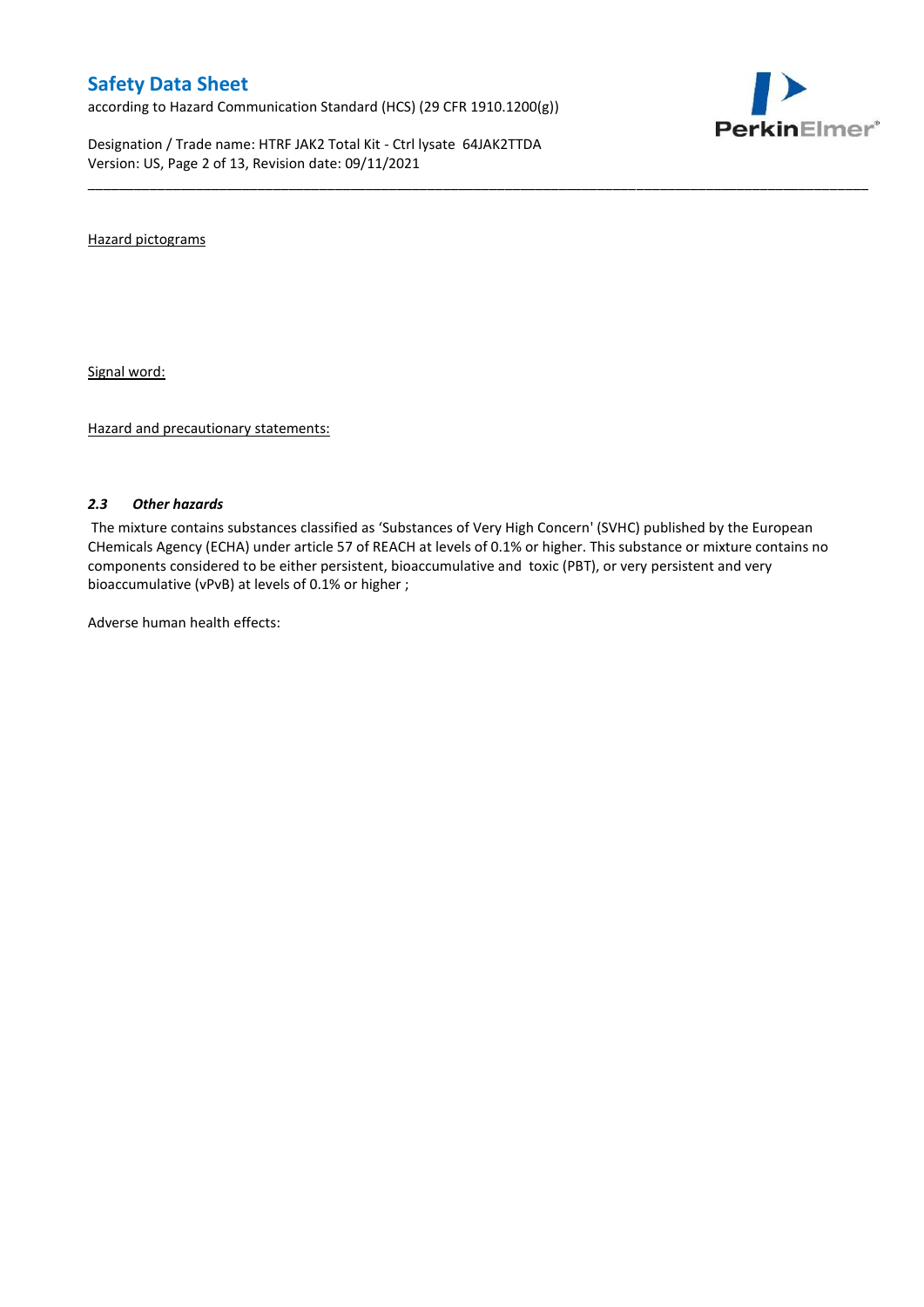according to Hazard Communication Standard (HCS) (29 CFR 1910.1200(g))



Designation / Trade name: HTRF JAK2 Total Kit - Ctrl lysate 64JAK2TTDA Version: US, Page 3 of 13, Revision date: 09/11/2021

## **Section 3 : Composition/information on ingredients**

## *3.2 Mixtures*

Hazardous ingredients:

| Substance name                                                                                 | CAS <sub>n</sub> ° | Index n° | EC n°     | Classification in accordance with 29 CFR <br><b>1910 (OSHA HCS)</b>                                                                                                                                                                  | Concentration<br>$(\%)$ | <b>SCL</b> | M-factor |
|------------------------------------------------------------------------------------------------|--------------------|----------|-----------|--------------------------------------------------------------------------------------------------------------------------------------------------------------------------------------------------------------------------------------|-------------------------|------------|----------|
| $4-(2-$<br>hydroxyethyl)piperazin-1-7365-45-9<br>vlethanesulphonic acid                        |                    |          | 230-907-9 |                                                                                                                                                                                                                                      | $< 3\%$                 |            |          |
| Poly(oxy-1,2-ethanediyl),<br>$\alpha$ -[4-(1,1,3,3-<br>tetramethylbutyl)phenyl]-<br>ω-hydroxy- | 9002-93-1          |          |           | Acute toxicity - Acute Tox. 4 - H302 - Oral<br>Hazardous to the aquatic environment -<br>Aquatic Chronic 2 - H411<br>Serious eye damage/eye irritation - Eye<br>Dam. 1 - H318<br>Skin corrosion/irritation - Skin Irrit. 2 -<br>H315 | $< 1\%$                 |            |          |

\_\_\_\_\_\_\_\_\_\_\_\_\_\_\_\_\_\_\_\_\_\_\_\_\_\_\_\_\_\_\_\_\_\_\_\_\_\_\_\_\_\_\_\_\_\_\_\_\_\_\_\_\_\_\_\_\_\_\_\_\_\_\_\_\_\_\_\_\_\_\_\_\_\_\_\_\_\_\_\_\_\_\_\_\_\_\_\_\_\_\_\_\_\_\_\_\_\_\_\_\_

Additional information:

Full text of H- and EUH-phrases: see SECTION 16.

## **Section 4 : First aid measures**

### *4.1 Description of first aid measures*

**General information**: Do not leave affected person unattended. ; **Following inhalation**: In case of respiratory tract irritation, consult a physician. ; **Following skin contact**:After contact with skin, wash immediately with water ; **Following eye contact**: After contact with the eyes, rinse with water with the eyelids open for a sufficient length of time, then consult an ophthalmologist immediately. ; **Following ingestion**: Do NOT induce vomiting. ; **Self-protection of the first aider**:

## *4.2 Most important symptoms and effects, both acute and delayed*

Symptoms: No known symptoms to date. ; Effects:

## *4.3 Indication of any immediate medical attention and special treatment needed*

Notes for the doctor:

## **Section 5 : Firefighting measures**

## *5.1 Extinguishing media:*

Suitable extinguishing media: This product is not flammable. Use extinguishing agent suitable for type of surrounding fire ;

### *5.2 Special hazards arising from the substance or mixture*

Hazardous combustion products: /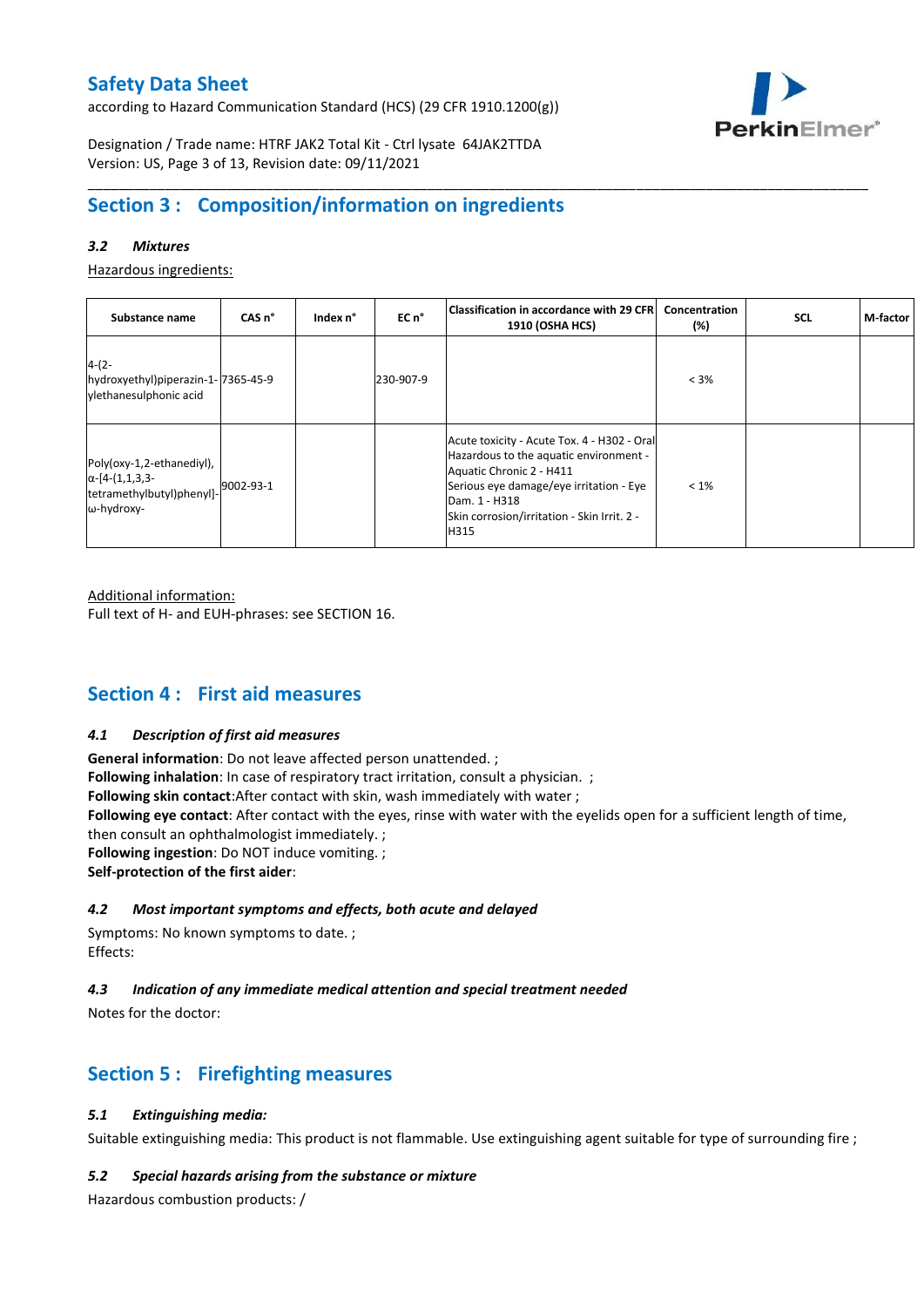according to Hazard Communication Standard (HCS) (29 CFR 1910.1200(g))



Designation / Trade name: HTRF JAK2 Total Kit - Ctrl lysate 64JAK2TTDA Version: US, Page 4 of 13, Revision date: 09/11/2021

\_\_\_\_\_\_\_\_\_\_\_\_\_\_\_\_\_\_\_\_\_\_\_\_\_\_\_\_\_\_\_\_\_\_\_\_\_\_\_\_\_\_\_\_\_\_\_\_\_\_\_\_\_\_\_\_\_\_\_\_\_\_\_\_\_\_\_\_\_\_\_\_\_\_\_\_\_\_\_\_\_\_\_\_\_\_\_\_\_\_\_\_\_\_\_\_\_\_\_\_\_

## *5.3 Advice for fire-fighters*

Wear Protective clothing. ; Additional information:

## **Section 6 : Accidental release measures**

### *6.1 Personal precautions, protective equipment and emergency procedures*

Emergency procedures: Provide adequate ventilation. ;

### *6.2 Environmental precautions*

Do not allow to enter into surface water or drains. ;

### *6.3 Methods and material for containment and cleaning up*

For cleaning up: Suitable material for taking up: Absorbing material, organic ; Other information:

### *6.4 Reference to other sections*

Additional information:

## **Section 7 : Handling and storage**

## *7.1 Precautions for safe handling*

Protective measures: Advice on safe handling: Avoid contact with skin, eyes and clothes. ; Fire preventions:

Do not eat, drink or smoke in areas where reagents are handled. ; Advice on general occupational hygiene : Handle in accordance with good industrial hygiene and safety practice ;

### *7.2 Conditions for safe storage, including any incompatibilities*

Requirements for storage rooms and vessels: Keep container tightly closed. ; Hints on storage assembly: Materials to avoid: Further information on storage conditions:

## *7.3 Specific end uses:*

Recommendations on specific end uses: Observe technical data sheet. ;

## **Section 8 : Exposure controls/personal protection**

### *8.1 Control parameters*

Preliminary remark: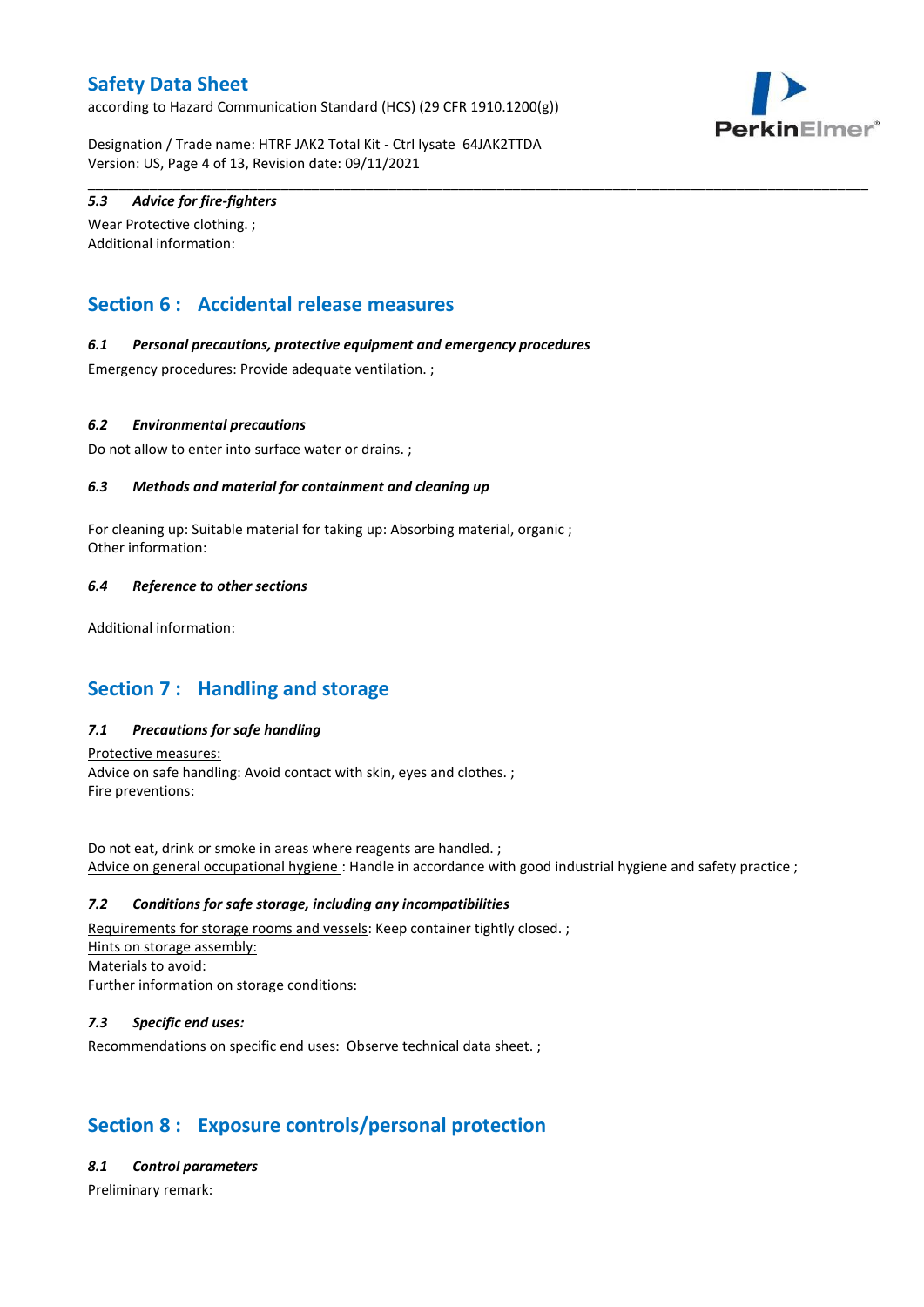according to Hazard Communication Standard (HCS) (29 CFR 1910.1200(g))



Designation / Trade name: HTRF JAK2 Total Kit - Ctrl lysate 64JAK2TTDA Version: US, Page 5 of 13, Revision date: 09/11/2021

## 8.1.1 Occupational exposure limits:

OSHA (USA)

| Source : |           |                                      |           |                                                                            | Occupational Safety and Health Administration (OSHA) Permissible Exposure Limits (PELS) from 29 CFR 1910.1000 |                                                                      |                                                                        |
|----------|-----------|--------------------------------------|-----------|----------------------------------------------------------------------------|---------------------------------------------------------------------------------------------------------------|----------------------------------------------------------------------|------------------------------------------------------------------------|
|          | Substance | EC No.                               | CAS-No    | <b>OSHA Permissible</b><br><b>Exposure Limit (PEL)</b><br>8-hour TWA (ppm) | <b>OSHA Permissible</b><br><b>Exposure Limit (PEL) 8-</b><br>hour TWA (mg/m3)                                 | <b>OSHA Permissible</b><br><b>Exposure Limit (PEL)</b><br>STEL (ppm) | <b>OSHA Permissible</b><br><b>Exposure Limit (PEL)</b><br>STEL (mg/m3) |
|          |           | $(7365-45-9) / 230-907$ $ 230-907-9$ | 7365-45-9 |                                                                            |                                                                                                               |                                                                      |                                                                        |

\_\_\_\_\_\_\_\_\_\_\_\_\_\_\_\_\_\_\_\_\_\_\_\_\_\_\_\_\_\_\_\_\_\_\_\_\_\_\_\_\_\_\_\_\_\_\_\_\_\_\_\_\_\_\_\_\_\_\_\_\_\_\_\_\_\_\_\_\_\_\_\_\_\_\_\_\_\_\_\_\_\_\_\_\_\_\_\_\_\_\_\_\_\_\_\_\_\_\_\_\_

| Source :                       |        | TRGS 903, November 2015, BAuA |             |           |  |  |  |  |  |  |  |
|--------------------------------|--------|-------------------------------|-------------|-----------|--|--|--|--|--|--|--|
| Substance                      | EC No. | <b>CAS-No</b>                 | BGW (mg/m3) | BGW (ppm) |  |  |  |  |  |  |  |
| ./365-45-9 / 230-907-230-907-9 |        | 7365-45-9                     |             |           |  |  |  |  |  |  |  |

### 8.1.2 DNEL/PNEC-values:

• DNEL worker

| Source:                  |                     | <b>IGESTIS – substance database</b> |                                                 |                                                          |                                                             |                                                  |                                                       |                                                          |                                                             |
|--------------------------|---------------------|-------------------------------------|-------------------------------------------------|----------------------------------------------------------|-------------------------------------------------------------|--------------------------------------------------|-------------------------------------------------------|----------------------------------------------------------|-------------------------------------------------------------|
| Substance                | EC-No.              | CAS-No                              | Acute – dermal,<br>local effects<br>(mg/kg/day) | Long-term $-$<br>dermal, local<br>effects<br>(mg/kg/day) | Long-term $-$<br>dermal,<br>systemic effects<br>(mg/kg/day) | Acute –<br>linhalation. local<br>effects (mg/m3) | Acute -<br>inhalation.<br>systemic effects<br>(mg/m3) | Long-term $-$<br>linhalation. local<br>effects (mg/m3) ` | $Long-term -$<br>inhalation.<br>systemic effects<br>(mg/m3) |
| 7365-45-9 /<br>230-907-9 | 230-907-9 7365-45-9 |                                     |                                                 |                                                          |                                                             |                                                  | 23.5-23.5                                             |                                                          |                                                             |

### DNEL consumer

| Source:                  |        | <b>IGESTIS – substance database</b> |                                                 |                                                          |                                                             |                                                        |                                                       |                                                        |                                                             |
|--------------------------|--------|-------------------------------------|-------------------------------------------------|----------------------------------------------------------|-------------------------------------------------------------|--------------------------------------------------------|-------------------------------------------------------|--------------------------------------------------------|-------------------------------------------------------------|
| Substance                | EC No. | CAS-No                              | Acute - dermal,<br>local effects<br>(mg/kg/day) | Long-term $-$<br>dermal, local<br>effects<br>(mg/kg/day) | $Long-term -$<br>dermal.<br>systemic effects<br>(mg/kg/day) | Acute –<br>linhalation. local<br>$effects$ (mg/m3) $ $ | Acute -<br>inhalation.<br>systemic effects<br>(mg/m3) | $Long-term -$<br>linhalation. local<br>effects (mg/m3) | Long-term $-$<br>inhalation.<br>systemic effects<br>(mg/m3) |
| 7365-45-9 /<br>230-907-9 |        | 230-907-9 7365-45-9                 |                                                 |                                                          |                                                             |                                                        |                                                       |                                                        |                                                             |

### • PNEC

| Source:                                 | <b>INERIS</b> |               |  |                                                                                                                                                                                                                                                                                                                                                                                                                                                                                               |            |  |  |              |  |  |                      |  |            |  |  |              |  |
|-----------------------------------------|---------------|---------------|--|-----------------------------------------------------------------------------------------------------------------------------------------------------------------------------------------------------------------------------------------------------------------------------------------------------------------------------------------------------------------------------------------------------------------------------------------------------------------------------------------------|------------|--|--|--------------|--|--|----------------------|--|------------|--|--|--------------|--|
|                                         |               |               |  | PNEC AQUATIC                                                                                                                                                                                                                                                                                                                                                                                                                                                                                  |            |  |  |              |  |  | <b>PNEC Sediment</b> |  |            |  |  |              |  |
|                                         |               |               |  |                                                                                                                                                                                                                                                                                                                                                                                                                                                                                               | freshwater |  |  | marine water |  |  | intermittent release |  | freshwater |  |  | marine water |  |
| <b>Substance</b>                        | EC-No.        | <b>CAS No</b> |  | $\lceil (mg/L) \rceil \cdot (mg/kg) \cdot (ppm) \cdot (mg/L) \cdot (mg/kg) \cdot (ppm) \cdot (mg/L) \cdot (mg/kg) \cdot (ppm) \cdot (mg/L) \cdot (mg/L) \cdot (mg/L) \cdot (mg/L) \cdot (mg/L) \cdot (mg/L) \cdot (mg/L) \cdot (mg/L) \cdot (mg/L) \cdot (mg/L) \cdot (mg/L) \cdot (mg/L) \cdot (mg/L) \cdot (mg/L) \cdot (mg/L) \cdot (mg/L) \cdot (gm/L) \cdot (gm/L) \cdot (gm/L) \cdot (mg/L) \cdot (mg/L) \cdot (gm/L) \cdot (gm/L) \cdot (gm/L) \cdot (gm/L) \cdot (gm/L) \cdot (gm/L)$ |            |  |  |              |  |  |                      |  |            |  |  |              |  |
| 7365-45-9<br>/ 230-907- 230-907-9<br>19 |               | 7365-45-9     |  |                                                                                                                                                                                                                                                                                                                                                                                                                                                                                               |            |  |  |              |  |  |                      |  |            |  |  |              |  |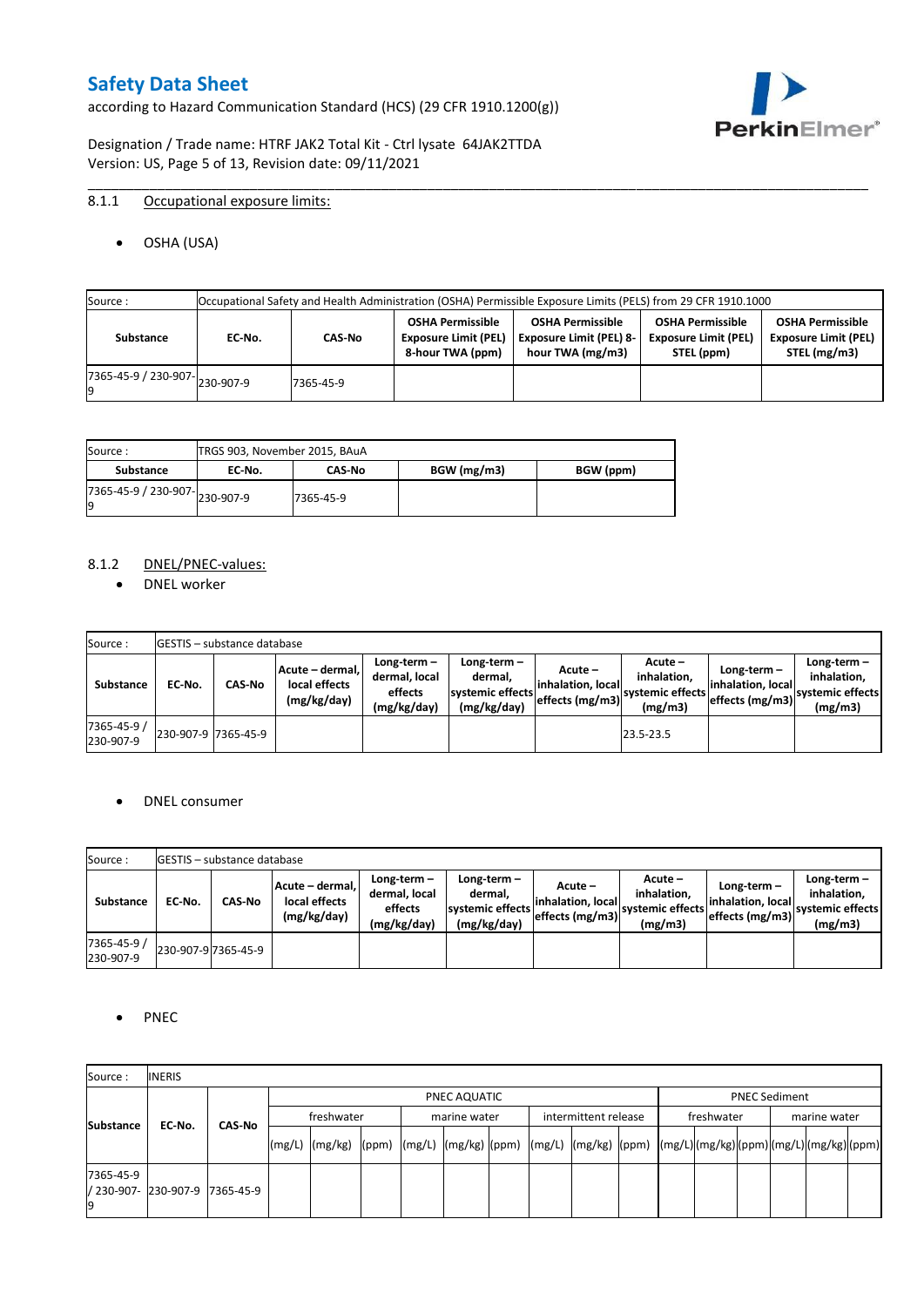according to Hazard Communication Standard (HCS) (29 CFR 1910.1200(g))



Designation / Trade name: HTRF JAK2 Total Kit - Ctrl lysate 64JAK2TTDA Version: US, Page 6 of 13, Revision date: 09/11/2021

| Source:                  | <b>INERIS</b> |               |        |           |        |        |         |                                   |        |         |       |                             |         |       |
|--------------------------|---------------|---------------|--------|-----------|--------|--------|---------|-----------------------------------|--------|---------|-------|-----------------------------|---------|-------|
|                          |               |               |        |           | Others |        |         |                                   |        |         |       |                             |         |       |
| <b>Substance</b>         | EC-No.        | <b>CAS-No</b> |        | PNEC soil |        |        | plant   | PNEC sewage treatment<br>PNEC air |        |         |       | PNEC secondary<br>poisoning |         |       |
|                          |               |               | (mg/L) | (mg/kg)   | (ppm)  | (mg/L) | (mg/kg) | (ppm)                             | (mg/L) | (mg/kg) | (ppm) | (mg/L)                      | (mg/kg) | (ppm) |
| 7365-45-9 /<br>230-907-9 | 230-907-9     | 7365-45-9     |        |           |        |        |         |                                   |        |         |       |                             |         |       |

\_\_\_\_\_\_\_\_\_\_\_\_\_\_\_\_\_\_\_\_\_\_\_\_\_\_\_\_\_\_\_\_\_\_\_\_\_\_\_\_\_\_\_\_\_\_\_\_\_\_\_\_\_\_\_\_\_\_\_\_\_\_\_\_\_\_\_\_\_\_\_\_\_\_\_\_\_\_\_\_\_\_\_\_\_\_\_\_\_\_\_\_\_\_\_\_\_\_\_\_\_

## *8.2 Exposure controls*

8.2.1 Appropriate engineering controls:

Technical measures and appropriate working operations should be given priority over the use of personal protective equipment. See section 7

8.2.2 Personal protective equipment:

Eye / Face protection: Safety glasses with side-shields ;

Skin protection:Gloves ;

Respiratory protection:Ensure adequate ventilation ;

Thermal hazards:

8.2.3 Environmental exposure controls:

Consumer exposure control

Measures related to consumer uses of the substance (as such or in mixtures):

Measures related to the service life of the substance in articles:

# **Section 9 : Physical and chemical properties**

### *9.1 Information on basic physical and chemical properties*

**Annearance** 

| <b>Appearance</b>     |             |
|-----------------------|-------------|
| Physical state        | Liquid      |
| Colour                | Colorless · |
| Odour                 |             |
| Odour threshold (ppm) |             |

|                                          |                                       | Value | Concentration<br>(mol/L) | Method | Temperature (°C) | Pressure (kPa) | Remark |
|------------------------------------------|---------------------------------------|-------|--------------------------|--------|------------------|----------------|--------|
| pH                                       |                                       |       |                          |        |                  |                |        |
| Melting point (°C)                       |                                       |       |                          |        |                  |                |        |
| Freezing point (°C)                      |                                       |       |                          |        |                  |                |        |
| Initial boiling point/boiling range (°C) |                                       |       |                          |        |                  |                |        |
| Flash point (°C)                         |                                       |       |                          |        |                  |                |        |
| Evaporation rate (kg/m <sup>2</sup> /h)  |                                       |       |                          |        |                  |                |        |
| Flammability (type:) (%)                 |                                       |       |                          |        |                  |                |        |
| Upper/lower<br>flammability or explosive | Upper explosive limit<br>(%)          |       |                          |        |                  |                |        |
| limits                                   | Lower explosive limit (%)             |       |                          |        |                  |                |        |
| Vapour pressure (kPa)                    |                                       |       |                          |        |                  |                |        |
| Vapour density (g/cm <sup>3</sup> )      |                                       |       |                          |        |                  |                |        |
|                                          | Density (g/cm <sup>3</sup> )          |       |                          |        |                  |                |        |
| Densities                                | Relative density (g/cm <sup>3</sup> ) |       |                          |        |                  |                |        |
|                                          | Bulk density (g/cm <sup>3</sup> )     |       |                          |        |                  |                |        |
|                                          | Critical density (g/cm <sup>3</sup> ) |       |                          |        |                  |                |        |
| Solubility (Type: ) (g/L)                |                                       |       |                          |        |                  |                |        |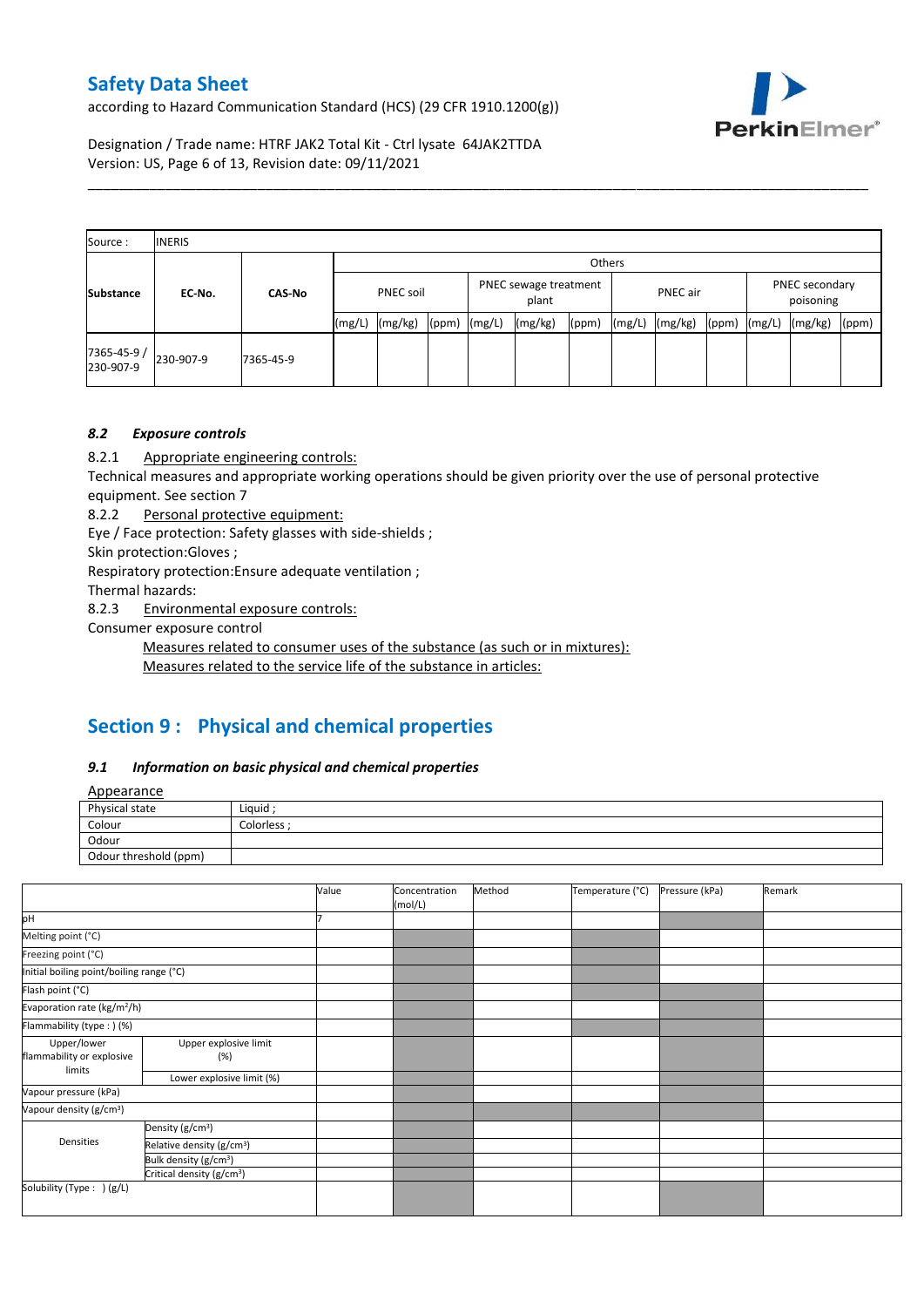according to Hazard Communication Standard (HCS) (29 CFR 1910.1200(g))



Designation / Trade name: HTRF JAK2 Total Kit - Ctrl lysate 64JAK2TTDA Version: US, Page 7 of 13, Revision date: 09/11/2021

| Partition coefficient (log Pow)<br>n-octanol/water at pH :  |                      |  |  |  |
|-------------------------------------------------------------|----------------------|--|--|--|
| Auto-ignition temperature (°C)                              |                      |  |  |  |
| Decomposition temperature (°C)<br>Decomposition energy : kJ |                      |  |  |  |
| Viscosity<br>Viscosity, dynamic (poiseuille)                |                      |  |  |  |
| Viscosity, cinematic (cm <sup>3</sup> /s)                   |                      |  |  |  |
| <b>Explosive properties</b>                                 |                      |  |  |  |
|                                                             | Oxidising properties |  |  |  |

### *9.2 Other information:*

No other relevant data available

## **Section 10 : Stability and reactivity**

#### *10.1 Reactivity*

This material is considered to be non-reactive under normal use conditions. ;

#### *10.2 Chemical stability*

- *10.3 Possibility of hazardous reactions*
- *10.4 Conditions to avoid:*
- *10.5 Incompatible materials:*

### *10.6 Hazardous decomposition products:*

Does not decompose when used for intended uses. ;

## **Section 11 : Toxicological information**

Toxicokinetics, metabolism and distribution

### *11.1 Information on toxicological effects*

Substances

**Acute toxicity**

Animal data: Acute oral toxicity:

| Substance name | LD50<br>(mg/kg) | <b>Species</b> | Method | Symptoms / delayed effects | Remark |
|----------------|-----------------|----------------|--------|----------------------------|--------|
| 9002-93-1      | 1800-1800       | Rat            |        |                            |        |

Acute dermal toxicity: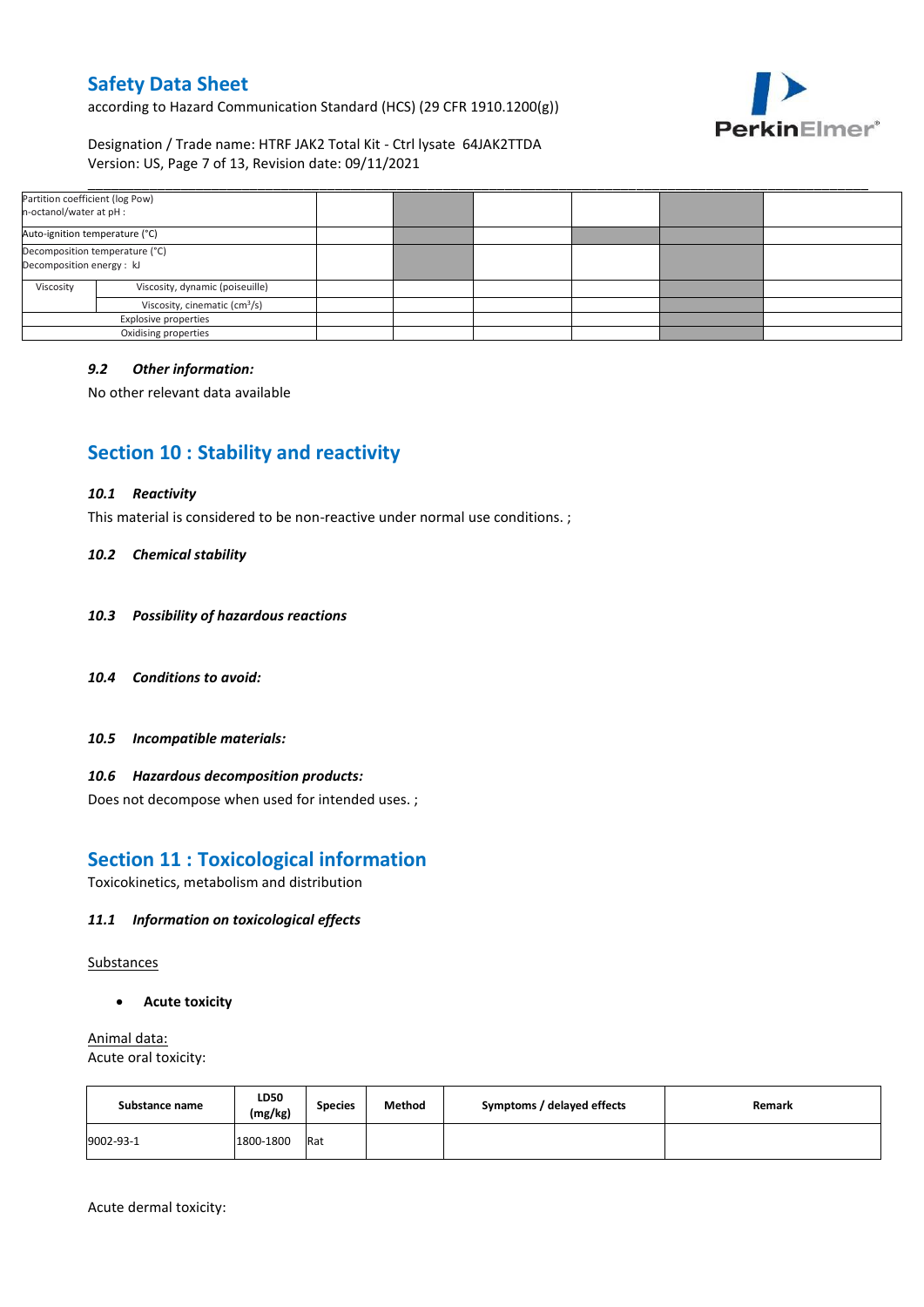according to Hazard Communication Standard (HCS) (29 CFR 1910.1200(g))



Designation / Trade name: HTRF JAK2 Total Kit - Ctrl lysate 64JAK2TTDA Version: US, Page 8 of 13, Revision date: 09/11/2021

Acute inhalative toxicity:

Practical experience / human evidence: Assessment / Classification: General Remark:

### **•** Skin corrosion/irritation

#### Animal data:

| Substance name   | <b>Species</b> | Method | Exposure time | <b>Result/evaluation</b> | Score | Remark |
|------------------|----------------|--------|---------------|--------------------------|-------|--------|
| 9002-93-<br>JJ - |                |        |               |                          |       |        |

\_\_\_\_\_\_\_\_\_\_\_\_\_\_\_\_\_\_\_\_\_\_\_\_\_\_\_\_\_\_\_\_\_\_\_\_\_\_\_\_\_\_\_\_\_\_\_\_\_\_\_\_\_\_\_\_\_\_\_\_\_\_\_\_\_\_\_\_\_\_\_\_\_\_\_\_\_\_\_\_\_\_\_\_\_\_\_\_\_\_\_\_\_\_\_\_\_\_\_\_\_

In-vitro skin test method: In-vitro skin test result:

Assessment / Classification:

### **Eye damage/irritation**

#### Animal data:

| Substance name   | <b>Species</b> | Method | Exposure time | <b>Result/evaluation</b> | Score | Remark |
|------------------|----------------|--------|---------------|--------------------------|-------|--------|
| 9002-93-<br>⊥−∟ت | Rabbit         |        |               | <b>IEve irritation</b>   |       |        |

In vitro eye test method: In vitro eye test result: Assessment / Classification:

#### C**MR effects (carcinogenity, mutagenicity and toxicity for reproduction)**

o Germ cell mutagenicity:

Animal data:

Assessment / Classification:

o Carcinogenicity

Practical experience / human evidence: Animal data:

Other information: Assessment / Classification:

o Reproductive toxicity

Practical experience / human evidence: Animal data:

Other information: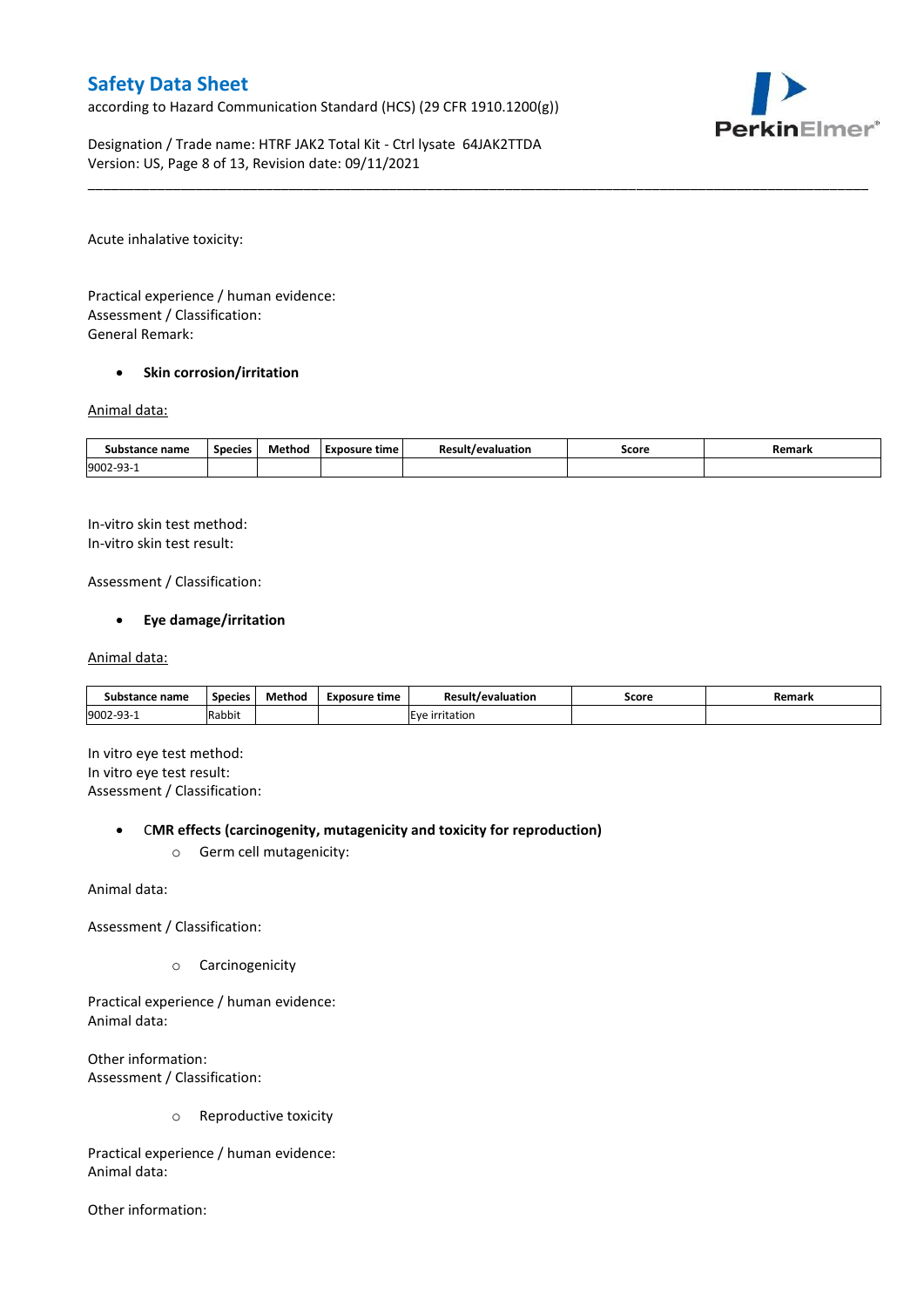according to Hazard Communication Standard (HCS) (29 CFR 1910.1200(g))



Designation / Trade name: HTRF JAK2 Total Kit - Ctrl lysate 64JAK2TTDA Version: US, Page 9 of 13, Revision date: 09/11/2021

Assessment / Classification:

Overall assessment on CMR properties:

- **Specific target organ toxicity (single exposure)**
	- o STOT SE 1 and 2

Animal data:

Other information:

o STOT SE 3

Practical experience / human evidence:

Other information: Assessment / Classification:

### **Specific target organ toxicity (repeated exposure)**

Practical experience / human evidence: Animal data:

Assessment / Classification: Other information

### **Aspiration hazard**

Practical experience / human evidence: Experimental data: viscosity data: see SECTION 9. Assessment / Classification: Remark:

11.1.1 Mixtures No toxicological information is available for the mixture itself

## **Section 12 : Ecological information**

In case that test data regarding one endpoint/differentiation exist for the mixture itself, the classification is carried out according to the substance criteria (excluding biodegradation and bioaccumulation). If no test data exist, the criteria for mixture classification has to be used (calculation method) in this case the toxicological data of the ingredients are shown.

\_\_\_\_\_\_\_\_\_\_\_\_\_\_\_\_\_\_\_\_\_\_\_\_\_\_\_\_\_\_\_\_\_\_\_\_\_\_\_\_\_\_\_\_\_\_\_\_\_\_\_\_\_\_\_\_\_\_\_\_\_\_\_\_\_\_\_\_\_\_\_\_\_\_\_\_\_\_\_\_\_\_\_\_\_\_\_\_\_\_\_\_\_\_\_\_\_\_\_\_\_

## *12.1 Aquatic toxicity:*

Acute (short-term) fish toxicity

| Source:          |        | Informations relatives à la réglementation VME (France) : ED 984, 07.2012 |                       |                       |                  |                                                               |                              |        |        |                       |  |  |  |
|------------------|--------|---------------------------------------------------------------------------|-----------------------|-----------------------|------------------|---------------------------------------------------------------|------------------------------|--------|--------|-----------------------|--|--|--|
| <b>Substance</b> | EC No. | <b>CAS-No</b>                                                             | <b>LC50</b><br>(mg/L) | <b>EC50</b><br>(mg/L) | Test<br>duration | <b>Species</b>                                                | Result/<br><b>Evaluation</b> | Method | Remark | <b>General Remark</b> |  |  |  |
| 9002-93-1        |        | 9002-93-1                                                                 | 8.9                   |                       |                  | Pimephales<br>. Ipromelas<br>96 riving<br>(fathead<br>minnow) |                              |        |        |                       |  |  |  |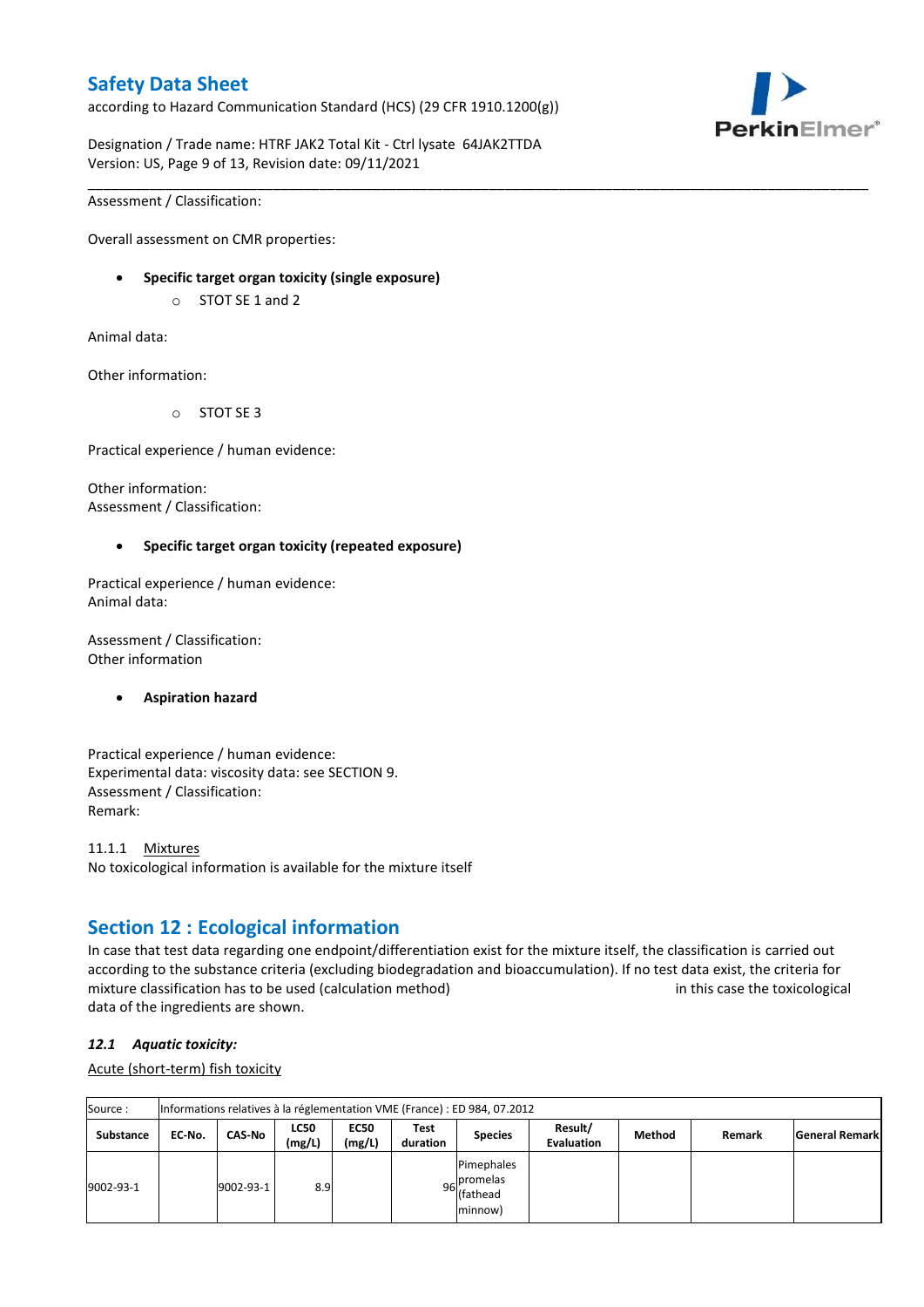according to Hazard Communication Standard (HCS) (29 CFR 1910.1200(g))



## Designation / Trade name: HTRF JAK2 Total Kit - Ctrl lysate 64JAK2TTDA Version: US, Page 10 of 13, Revision date: 09/11/2021

#### Chronic (long-term) fish toxicity

| Source:          | Informations relatives à la réglementation VME (France) : ED 984, 07.2012 |                                                                                                                    |  |  |  |  |  |  |  |  |  |
|------------------|---------------------------------------------------------------------------|--------------------------------------------------------------------------------------------------------------------|--|--|--|--|--|--|--|--|--|
| <b>Substance</b> | EC No.                                                                    | $\vert$ NOEC (mg/L) $\vert$ Test duration<br><b>CAS-No</b><br>Method<br><b>General Remark</b><br>Species<br>Remark |  |  |  |  |  |  |  |  |  |
| 9002-93-1        | 9002-93-1                                                                 |                                                                                                                    |  |  |  |  |  |  |  |  |  |

\_\_\_\_\_\_\_\_\_\_\_\_\_\_\_\_\_\_\_\_\_\_\_\_\_\_\_\_\_\_\_\_\_\_\_\_\_\_\_\_\_\_\_\_\_\_\_\_\_\_\_\_\_\_\_\_\_\_\_\_\_\_\_\_\_\_\_\_\_\_\_\_\_\_\_\_\_\_\_\_\_\_\_\_\_\_\_\_\_\_\_\_\_\_\_\_\_\_\_\_\_

#### Acute (short-term) toxicity to crustacea

| Informations relatives à la réglementation VME (France) : ED 984, 07.2012<br>Source: |                                                                                                                                                 |           |    |    |  |  |  |  |  |  |  |
|--------------------------------------------------------------------------------------|-------------------------------------------------------------------------------------------------------------------------------------------------|-----------|----|----|--|--|--|--|--|--|--|
| <b>Substance</b>                                                                     | Result/<br><b>EC50</b><br>CAS-No<br>Test duration<br>EC No.<br>Method<br>l General Remark l<br><b>Species</b><br>Remark<br>(mg/L)<br>Evaluation |           |    |    |  |  |  |  |  |  |  |
| 9002-93-1                                                                            |                                                                                                                                                 | 9002-93-1 | 26 | 48 |  |  |  |  |  |  |  |

### Chronic (long-term) toxicity to crustacea

| Source:   | Informations relatives à la réglementation VME (France) : ED 984, 07.2012                                             |  |  |  |  |  |  |  |  |  |  |
|-----------|-----------------------------------------------------------------------------------------------------------------------|--|--|--|--|--|--|--|--|--|--|
| Substance | NOEC (mg/L)   Test duration<br>Method<br>EC-No.<br><b>CAS-No</b><br><b>General Remark</b><br><b>Species</b><br>Remark |  |  |  |  |  |  |  |  |  |  |
| 9002-93-1 | 9002-93-1                                                                                                             |  |  |  |  |  |  |  |  |  |  |

### Acute (short-term) toxicity to algae and cyanobacteria

| Informations relatives à la réglementation VME (France) : ED 984, 07.2012<br>Source: |        |                                                                                                                                     |  |  |  |  |  |  |  |  |  |
|--------------------------------------------------------------------------------------|--------|-------------------------------------------------------------------------------------------------------------------------------------|--|--|--|--|--|--|--|--|--|
| <b>Substance</b>                                                                     | EC No. | Result/<br>CAS-No   EC50 (mg/L)   Test duration<br><b>General Remark</b><br>Method<br><b>Species</b><br>Remark<br><b>Evaluation</b> |  |  |  |  |  |  |  |  |  |
| 9002-93-1                                                                            |        | 9002-93-1                                                                                                                           |  |  |  |  |  |  |  |  |  |

## Toxicity to microorganisms and other aquatic plants / organisms

| Source:   | Informations relatives à la réglementation VME (France) : ED 984, 07.2012                        |  |  |  |  |  |  |  |  |  |  |
|-----------|--------------------------------------------------------------------------------------------------|--|--|--|--|--|--|--|--|--|--|
| Substance | $EC50$ (mg/L)<br>CAS-No<br>EC-No.<br>Method<br><b>General Remark</b><br>Remark<br><b>Species</b> |  |  |  |  |  |  |  |  |  |  |
| 9002-93-1 | 19002-93-1                                                                                       |  |  |  |  |  |  |  |  |  |  |

### Assessment / Classification:

### *12.2 Persistence and degradability*

Biodegradation:

| Source :         | Informations relatives à la réglementation VME (France) : ED 984, 07.2012                                                       |           |  |                 |       |  |                                                                                      |  |  |  |  |
|------------------|---------------------------------------------------------------------------------------------------------------------------------|-----------|--|-----------------|-------|--|--------------------------------------------------------------------------------------|--|--|--|--|
| <b>Substance</b> | Degradation<br><b>Biodegradation</b><br>Method<br><b>Remark</b><br>CAS-No<br><b>Inoculum</b><br>EC No.<br>rate (%)<br>parameter |           |  |                 |       |  |                                                                                      |  |  |  |  |
| 9002-93-1        |                                                                                                                                 | 9002-93-1 |  | BOD (% of COD). | 36-36 |  | In accordance with the required<br>stability the product is poorly<br>biodegradable. |  |  |  |  |

### Abiotic Degradation:

| Source:   |        |               |                                            |                                      |               |    |        |        |  |  |  |  |
|-----------|--------|---------------|--------------------------------------------|--------------------------------------|---------------|----|--------|--------|--|--|--|--|
| Substance | EC-No. | <b>CAS-No</b> | <b>Abiotic</b><br>degradation test<br>type | Half-life time   Temperature <br>(j) | $(^{\circ}C)$ | рH | Method | Remark |  |  |  |  |
| 9002-93-1 |        | 9002-93-1     |                                            |                                      |               |    |        |        |  |  |  |  |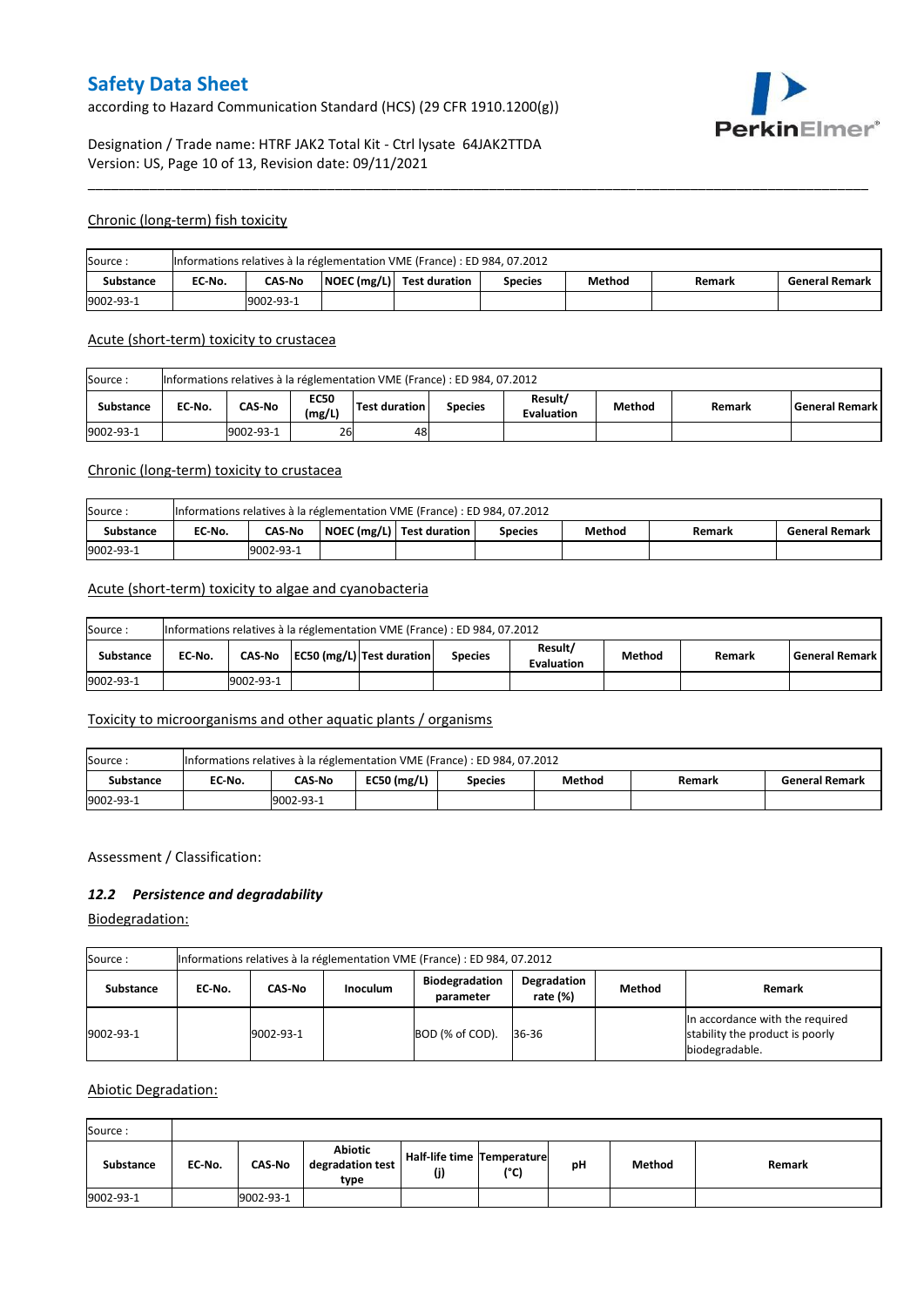according to Hazard Communication Standard (HCS) (29 CFR 1910.1200(g))



Designation / Trade name: HTRF JAK2 Total Kit - Ctrl lysate 64JAK2TTDA Version: US, Page 11 of 13, Revision date: 09/11/2021

### Assessment / Classification:

#### *12.3 Bioaccumulative potential*

Bioconcentration factor (BCF):

| Source:   |        |               |                |        |        |        |
|-----------|--------|---------------|----------------|--------|--------|--------|
| Substance | EC No. | <b>CAS-No</b> | <b>Species</b> | Result | Method | Remark |
| 9002-93-1 |        | 9002-93-1     |                |        |        |        |

\_\_\_\_\_\_\_\_\_\_\_\_\_\_\_\_\_\_\_\_\_\_\_\_\_\_\_\_\_\_\_\_\_\_\_\_\_\_\_\_\_\_\_\_\_\_\_\_\_\_\_\_\_\_\_\_\_\_\_\_\_\_\_\_\_\_\_\_\_\_\_\_\_\_\_\_\_\_\_\_\_\_\_\_\_\_\_\_\_\_\_\_\_\_\_\_\_\_\_\_\_

#### *12.4 Mobility in soil*

| Source:   |       |                 |                            |                   |                                        |         |                                         |                                                   |                                          |        |        |
|-----------|-------|-----------------|----------------------------|-------------------|----------------------------------------|---------|-----------------------------------------|---------------------------------------------------|------------------------------------------|--------|--------|
| Substance | EC n° |                 | <b>CAS n° Distribution</b> | Transport<br>type | Henry's law<br>constant<br>(Pa.m3/mol) | Log KOC | <b>Half-life</b><br>time in<br>soil (j) | <b>Half-life</b><br>time in<br>fresh<br>water (j) | Half-life<br>time in<br>sea water<br>(j) | Method | Remark |
| 9002-93-1 |       | 9002-<br>$93-1$ |                            |                   |                                        |         |                                         |                                                   |                                          |        |        |

#### *12.5 Results of PBT and vPvB assessment*

### *12.6 Other adverse effects:*

Additional ecotoxicological information:

## **Section 13 : Disposal considerations**

### *13.1 Waste treatment methods*

Waste treatment options: Dispose of waste according to applicable legislation. ;

Other disposal recommendations: Additional information:

## **Section 14 : Transport information**

### ADR/RID/AND/IMDG/IATA

| UN No.                     |  |
|----------------------------|--|
| UN Proper shipping name    |  |
| Transport hazard class(es) |  |
| Hazard label(s)            |  |
|                            |  |
| Packing group              |  |

### *Transport in bulk according to Annex II of MARPOL 73/78 and the IBC Code*

Land transport (ADR/RID) Classification code ADR: Special Provisions for ADR/RID: Limited quantities for ADR/RID: Excepted Quantities for ADR/RID: Packing Instructions for ADR/RID: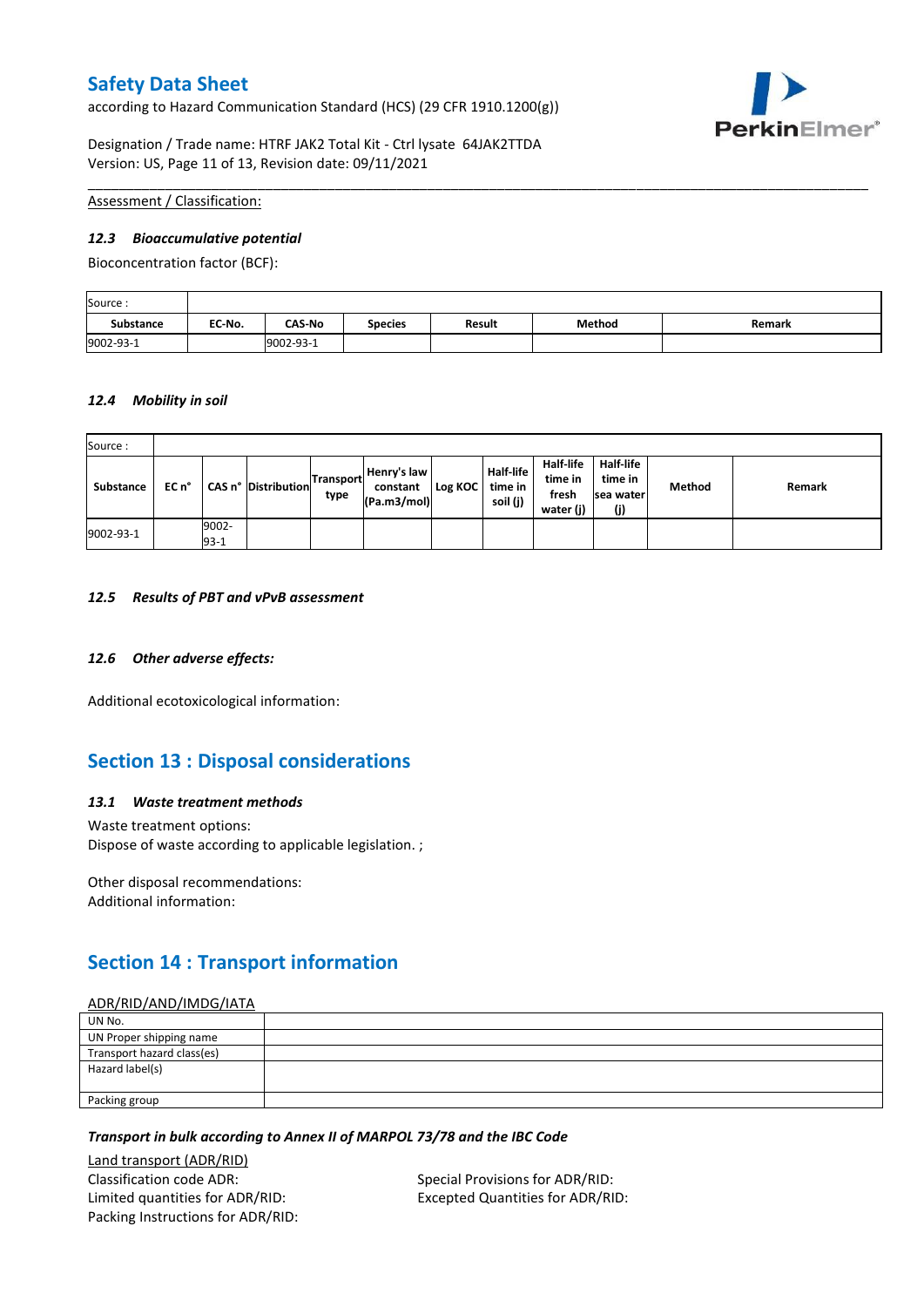according to Hazard Communication Standard (HCS) (29 CFR 1910.1200(g))



Designation / Trade name: HTRF JAK2 Total Kit - Ctrl lysate 64JAK2TTDA Version: US, Page 12 of 13, Revision date: 09/11/2021

| Special packing provisions for ADR/RID:                              |                                                  |
|----------------------------------------------------------------------|--------------------------------------------------|
| Mixed packing provisions:                                            | Portable tanks and bulk containers Instructions: |
| Portable tanks and bulk containers Special Provisions:               |                                                  |
| <b>ADR Tank Code:</b>                                                | ADR Tank special provisions:                     |
| Vehicle for tank carriage:                                           | Special provisions for carriage Packages:        |
| Special provisions for carriage Bulk:                                |                                                  |
| Special provisions for carriage for loading, unloading and handling: |                                                  |
| Special Provisions for carriage Operation:                           |                                                  |
| Hazard identification No:                                            | Transport category (Tunnel restriction code):    |
|                                                                      |                                                  |
| Sea transport (IMDG)                                                 |                                                  |
| Marine Pollutant:                                                    | Subsidiary risk(s) for IMDG:                     |
| Packing provisions for IMDG:                                         | Limited quantities for IMDG:                     |
| Packing instructions for IMDG:                                       | <b>IBC</b> Instructions:                         |
| <b>IBC Provisions:</b>                                               | <b>IMO</b> tank instructions:                    |
| UN tank instructions:                                                | Tanks and bulk Provisions:                       |
| EmS:                                                                 | Stowage and segregation for IMDG:                |
| Properties and observations:                                         |                                                  |
|                                                                      |                                                  |
| Inland waterway transport (ADN)                                      |                                                  |
| <b>Classification Code ADN:</b>                                      | <b>Special Provisions ADN:</b>                   |
| Limited quantities ADN:                                              | <b>Excepted quantities ADN:</b>                  |
| Carriage permitted:                                                  | Equipment required:                              |
| Provisions concerning loading and unloading:                         |                                                  |

Air transport (ICAO-TI / IATA-DGR)

Remark:

Subsidiary risk for IATA: Excepted quantity for IATA: Passenger and Cargo Aircraft Limited Quantities Packing Instructions: Passenger and Cargo Aircraft Limited Quantities Maximal Net Quantity : Passenger and Cargo Aircraft Packaging Instructions : Passenger and Cargo Aircraft Maximal Net Quantity : Cargo Aircraft only Packaging Instructions : Cargo Aircraft only Maximal Net Quantity : ERG code: Special Provisions for IATA:

Provisions concerning carriage: Number of blue cones/lights:

# **Section 15 : Regulatory information**

### *15.1 Safety, health and environmental regulations/legislation specific for the substance or mixture*

### *15.2 Chemical Safety Assessment:*

For the following substances of this mixture a chemical safety assessment has been carried out :

## **Section 16 : Other information**

*16.1 Indication of changes*

Date of the previous version:05/11/2021 Modifications: